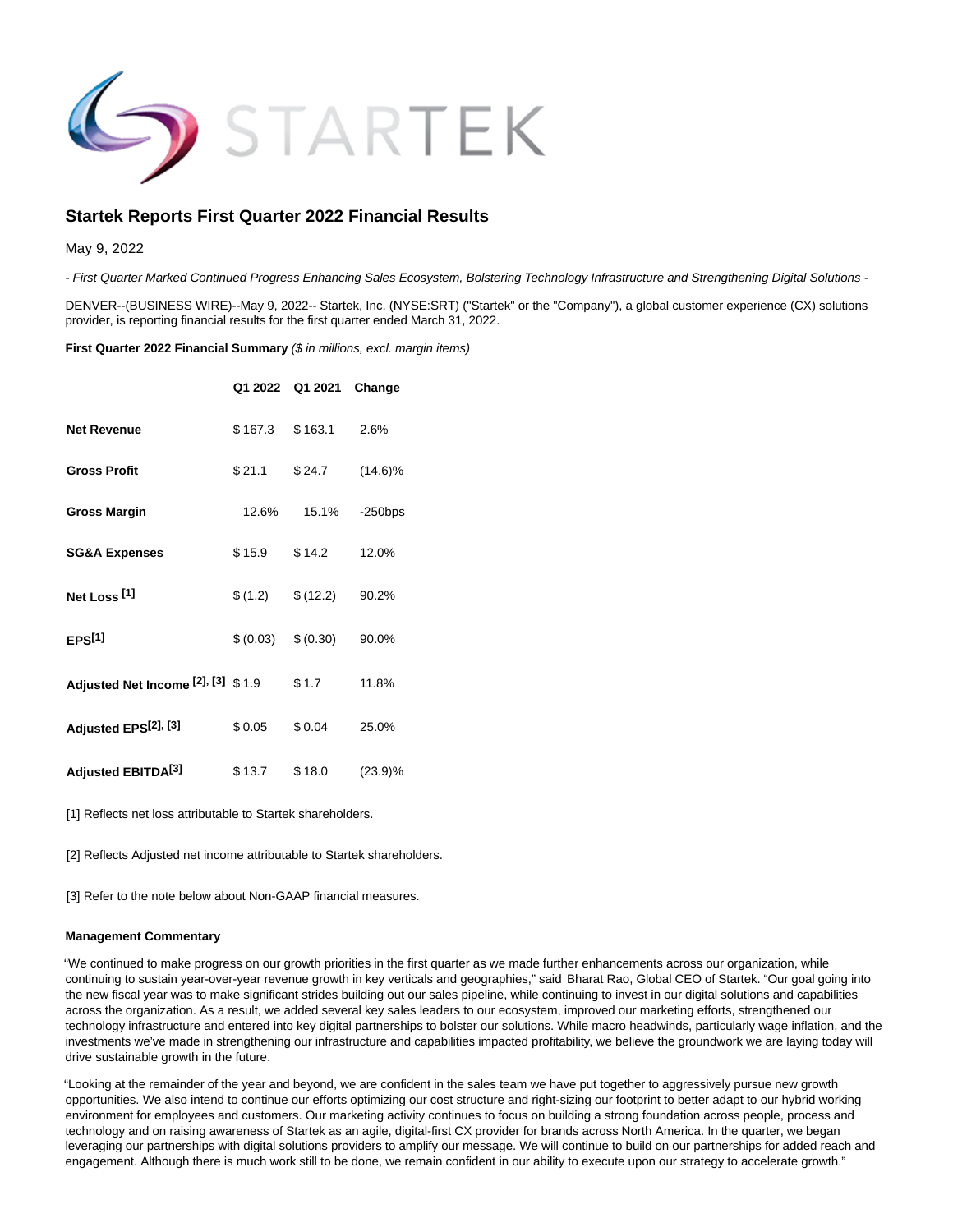#### **First Quarter 2022 Financial Results**

Net revenue in the first quarter increased slightly to \$167.3 million compared to \$163.1 million in the year-ago quarter. The increase was primarily driven by year-over-year growth in the telecom and financial & business verticals. On a constant currency basis, net revenue increased 4.9% compared to the year-ago quarter.

Gross profit in the first quarter was \$21.1 million compared to \$24.7 million in the year-ago quarter. Gross margin was 12.6% compared to 15.1% in the year-ago quarter. The decrease was attributable to wage increases led by inflationary pressures, as well as increased investments in upgrading our technology and cybersecurity infrastructure.

Selling, general and administrative (SG&A) expenses in the first quarter were \$15.9 million compared to \$14.2 million in the year-ago quarter. As a percentage of revenue, SG&A was 9.5% compared to 8.7% in the year-ago quarter. The increase was primarily a result of the Company's continued investment in core sales, digital, and marketing platform capabilities as part of the Company's organic growth strategy.

Net loss attributable to Startek shareholders in the first quarter improved to \$1.2 million or \$(0.03) per share, compared to a net loss of \$12.2 million or \$(0.30) per share in the year-ago quarter. The loss in the prior year period was driven by cost of debt refinancing.

Adjusted net income\* in the first quarter was \$1.9 million or \$0.05 per diluted share, compared to an adjusted net income\* of \$1.7 million or \$0.04 per share in the year-ago quarter.

Adjusted EBITDA\* in the first quarter was \$13.7 million compared to \$18.0 million in the year-ago quarter. The primary driver for the decline was the aforementioned decrease in gross profit and increase in SG&A expenses.

On March 31, 2022, cash and restricted cash was \$52.2 million<sup>1</sup> compared to \$55.4 million at December 31, 2021. Total debt at March 31, 2022 was \$169.5 million compared to \$170.0 million at December 31, 2021, and net debt at March 31, 2022 was \$117.3 million<sup>2</sup> compared to \$114.6 million at December 31, 2021.

During the three months ended March 31, 2022, the Company repurchased an aggregate of 259,407 shares of its common stock under its repurchase plan, at an average cost of \$4.88 per share.

\*A non-GAAP measure defined below.

\_\_\_\_\_\_\_\_\_\_\_\_\_\_\_\_\_\_\_\_\_\_\_\_\_\_\_\_\_\_\_\_\_

1 Cash balance excluding restricted cash as at March 31, 2022 amounted to \$43.3 million as compared to \$47.9 million as at December 31, 2021.

2 Net debt excluding restricted cash balance at March 31, 2022 was \$126.2 million compared to \$122.1 million at December 31, 2021.

#### **Conference Call and Webcast Details**

Startek management will hold a conference call today at 5 p.m. ET to discuss its financial results. The conference call will be followed by a question and answer period.

Date: Monday, May 9, 2022

Time: 5 p.m. ET

Toll-free dial-in number: (844) 826-3035

International dial-in number: (412) 317-5195

Conference ID: 10166776

Please call the conference telephone number 5-10 minutes prior to the start time. An operator will register your name and organization. If you have any difficulty connecting with the conference call, please contact Gateway Group, Inc. at (949) 574-3860.

The conference call will be broadcast live and available for replay [here,](https://cts.businesswire.com/ct/CT?id=smartlink&url=https%3A%2F%2Fviavid.webcasts.com%2Fstarthere.jsp%3Fei%3D1546982%26tp_key%3Dcb90e4818f&esheet=52712825&newsitemid=20220509005739&lan=en-US&anchor=here&index=1&md5=712d93956991c55b0c6cca5e0144c299) as well as in the investor relations section of the company's website at [www.startek.com.](https://cts.businesswire.com/ct/CT?id=smartlink&url=http%3A%2F%2Fwww.startek.com&esheet=52712825&newsitemid=20220509005739&lan=en-US&anchor=www.startek.com&index=2&md5=588b18c6319337a6477e62df2a899e05)

A telephonic replay of the conference call will also be available after 8 p.m. Eastern time on the same day through May 16, 2022.

Toll-free replay number: (844) 512-2921

International replay number: (412) 317-6671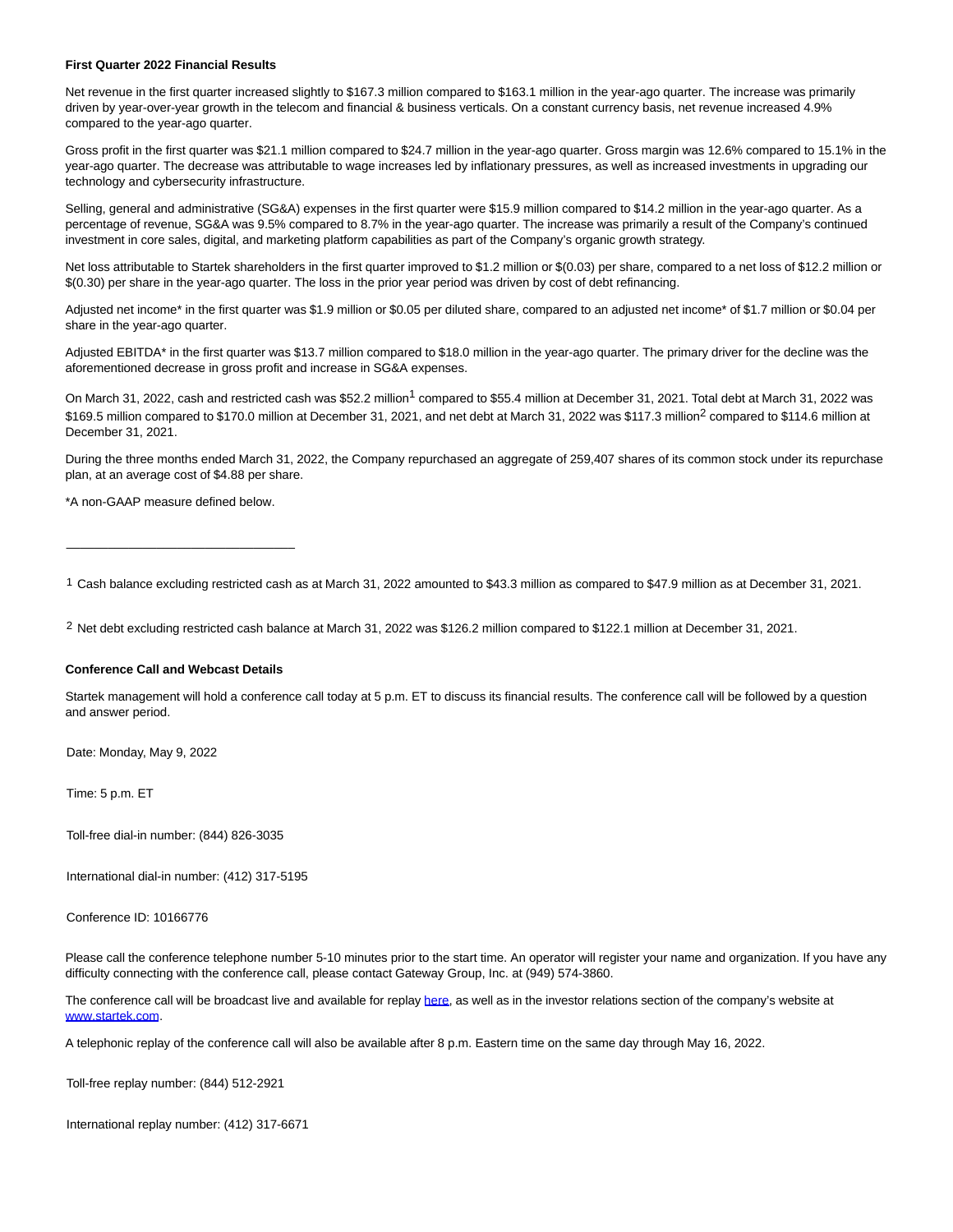#### **About Startek**

Startek is a global provider of tech-enabled customer experience (CX) management solutions, digital transformation, and technology services to leading brands. Startek is committed to impacting clients' business outcomes by enhancing customer experience and digital and AI enablement across all touch points and channels. Startek has more than 43,000 CX experts spread across 38 delivery campuses in 13 countries. The company services over 190 clients across a range of industries, including banking and financial services, insurance, technology, telecom, healthcare, travel and hospitality, e-commerce, consumer goods, retail and energy and utilities. To learn more, visit [www.startek.com.](https://cts.businesswire.com/ct/CT?id=smartlink&url=http%3A%2F%2Fwww.startek.com&esheet=52712825&newsitemid=20220509005739&lan=en-US&anchor=www.startek.com&index=3&md5=05d93a4bb21956b815c39f1c019a892f)

#### **Forward-Looking Statements**

The matters regarding the future discussed in this news release include forward-looking statements as defined in the Private Securities Litigation Reform Act of 1995. Such forward-looking statements are intended to be identified in this document by the words "anticipate," "believe," "estimate," "expect," "intend," "may," "objective," "outlook," "plan," "project," "possible," "potential," "should" and similar expressions. As described below, such statements are subject to a number of risks and uncertainties that could cause Startek's actual results to differ materially from those expressed or implied by any such forward-looking statements. Readers are encouraged to review risk factors and all other disclosures appearing in the Company's Form 10-K for the fiscal year ended December 31, 2021, as filed with the Securities and Exchange Commission (SEC) on March 14, 2022, as well as other filings with the SEC, for further information on risks and uncertainties that could affect Startek's business, financial condition and results of operation. Copies of these filings are available from the SEC, the Company's website or the Company's investor relations department. Startek assumes no obligation to update or revise any forward-looking statements as a result of new information, future events or otherwise. Readers are cautioned not to place undue reliance on these forward-looking statements that speak only as of the date herein.

### **STARTEK, INC. AND SUBSIDIARIES**

### **CONSOLIDATED STATEMENTS OF INCOME (LOSS)**

(In thousands, except per share amounts)

(Unaudited)

|                                               | Three Months Ended March 31, |                         |           |  |
|-----------------------------------------------|------------------------------|-------------------------|-----------|--|
|                                               | 2022                         | 2021                    |           |  |
| Revenue                                       | 167,317                      | 163,495                 |           |  |
| Warrant adjustment                            |                              | (425)                   |           |  |
| Net revenue                                   | \$167,317                    | \$163,070               |           |  |
| Cost of services                              | (146, 260)                   | (138, 383)<br>$\lambda$ | $\lambda$ |  |
| <b>Gross profit</b>                           | \$21,057                     | \$24,687                |           |  |
|                                               |                              |                         |           |  |
| Selling, general and administrative expenses  | (15, 881)                    | (14, 171)<br>$\lambda$  |           |  |
| Impairment losses and restructuring/exit cost | (1, 407)                     | (1,898)<br>$\lambda$    |           |  |
| <b>Operating income</b>                       | \$3,769                      | \$8,618                 |           |  |
|                                               |                              |                         |           |  |
| Share of loss of equity-accounted investees   | (8)                          | (14)<br>$\mathcal{E}$   |           |  |
| Interest expense, net and other income        | (974)                        | (13, 769)<br>)          |           |  |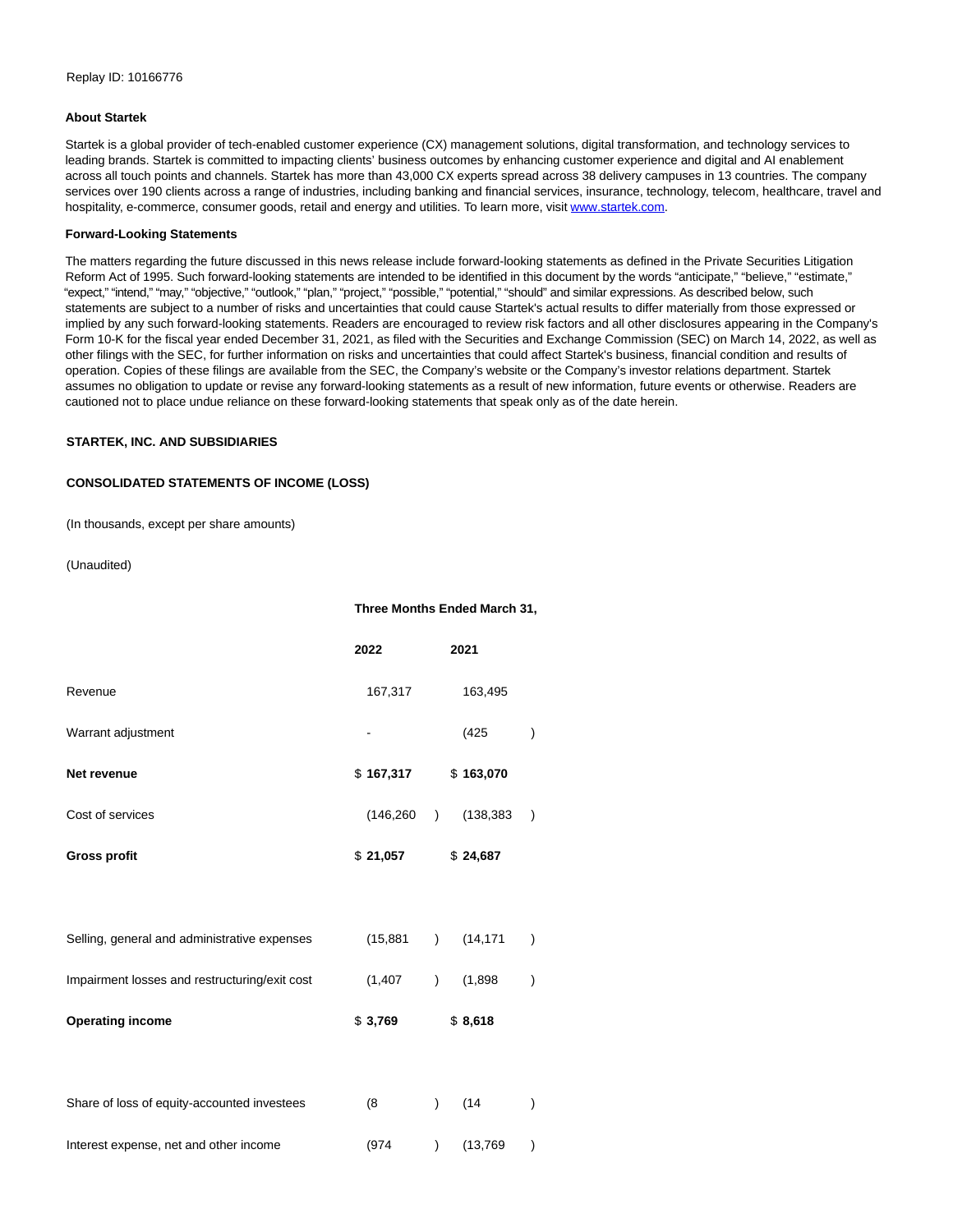| Foreign exchange gains (losses), net                | (408)     | )             | 212            |               |
|-----------------------------------------------------|-----------|---------------|----------------|---------------|
| Income (loss) before tax expense                    | \$2,379   |               | \$ (4,953)     | $\mathcal{E}$ |
| Tax expenses                                        | (2,093)   | $\mathcal{L}$ | (4,902)        | $\mathcal{E}$ |
| Net income (loss)                                   | \$286     |               | \$ (9,855)     | $\mathcal{E}$ |
|                                                     |           |               |                |               |
| Net income (loss)                                   |           |               |                |               |
| Net income attributable to noncontrolling interests | \$1,529   |               | \$2,300        |               |
| Net loss attributable to Startek shareholders       | \$(1,243) |               | $)$ \$ (12,155 |               |
|                                                     |           |               |                |               |
| Net loss per common share                           |           |               |                |               |
| Basic net loss attributable to Startek shareholders | \$ (0.03) | $\mathcal{L}$ | \$ (0.30)      |               |
|                                                     |           |               |                |               |

# **Weighted average common shares outstanding**

| Basic          | 40,338 | 40,592 |
|----------------|--------|--------|
| <b>Diluted</b> | 40,338 | 40,592 |

Diluted net loss attributable to Startek shareholders  $$ (0.03 )$   $$ (0.30 )$ 

# **STARTEK, INC. AND SUBSIDIARIES**

### **CONSOLIDATED STATEMENTS OF OTHER COMPREHENSIVE INCOME (LOSS)**

(In thousands, except per share amounts)

### (Unaudited)

## **Three Months Ended March 31,**

|                                                     | 2022    | 2021       |  |
|-----------------------------------------------------|---------|------------|--|
| Net income (loss)                                   | \$286   | \$ (9,855) |  |
| Net income attributable to noncontrolling interests | 1.529   | 2,300      |  |
| Net loss attributable to Startek shareholders       | (1,243) | (12, 155)  |  |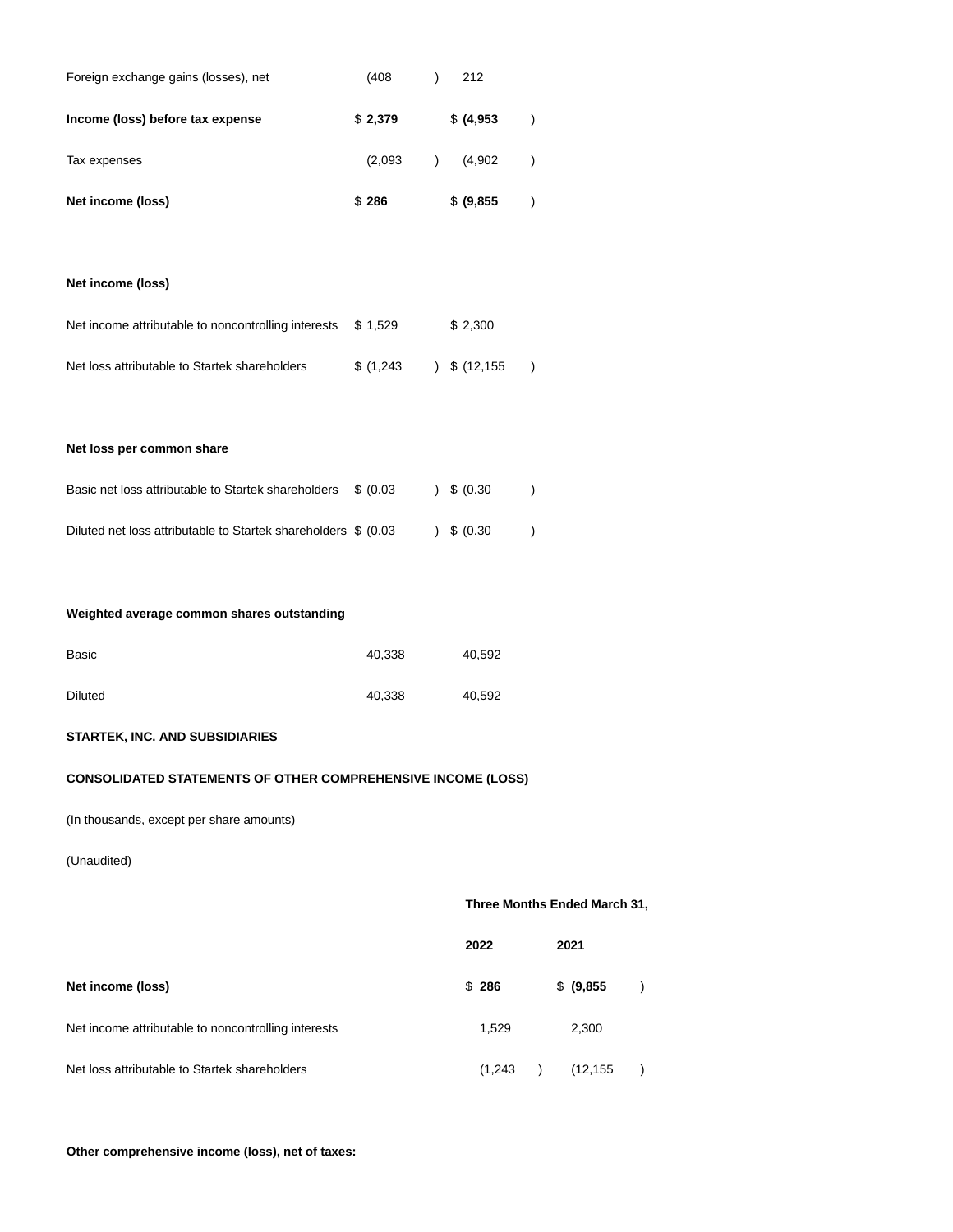| Other comprehensive loss                       | \$ (589) |  | $\frac{1}{2}$ \$ (1,468) |  |
|------------------------------------------------|----------|--|--------------------------|--|
| Pension amortization                           | (1, 137) |  | (384)                    |  |
| Change in fair value of derivative instruments | ۰        |  | 8                        |  |
| Foreign currency translation adjustments       | 548      |  | (1,092)                  |  |

| Other comprehensive loss attributable to non-controlling interests     | (655)       |              | (69)       |  |
|------------------------------------------------------------------------|-------------|--------------|------------|--|
| Other comprehensive income (loss) attributable to Startek shareholders | 66          |              | (1, 399)   |  |
|                                                                        | \$ (589)    | $\mathbf{r}$ | \$(1,468)  |  |
| Comprehensive income (loss)                                            |             |              |            |  |
| Comprehensive income attributable to non-controlling interests         | 874         |              | 2,231      |  |
| Comprehensive loss attributable to Startek shareholders                | (1, 177)    | $\lambda$    | (13.554)   |  |
|                                                                        | $$^{(303)}$ |              | \$(11,323) |  |

# **STARTEK, INC. AND SUBSIDIARIES**

**Other comprehensive income (loss), net of taxes**

# **CONSOLIDATED BALANCE SHEETS**

(In thousands, except share data)

## (Unaudited)

|                                  | March 31, | December<br>31, |
|----------------------------------|-----------|-----------------|
|                                  | 2022      | 2021            |
| <b>Assets</b>                    |           |                 |
| <b>Current assets</b>            |           |                 |
| Cash and cash equivalents        | 43,302    | 47,940          |
| Restricted cash                  | 8,946     | 7,456           |
| Trade accounts receivables, net  | 85,542    | 106,937         |
| Unbilled revenue                 | 67,266    | 50,074          |
| Prepaid and other current assets | 17,720    | 12,611          |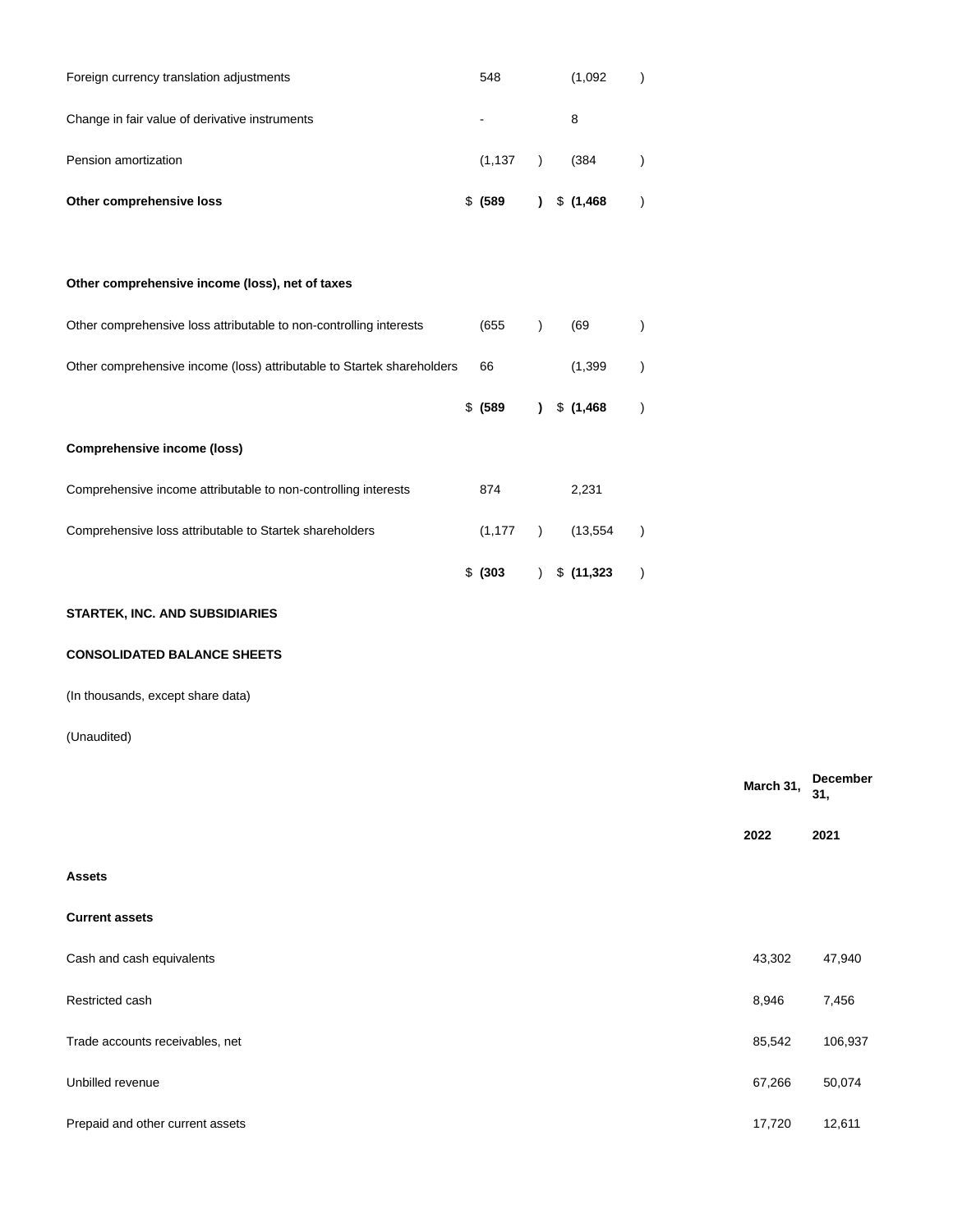#### **Non-current assets**

| <b>Total assets</b>                           | \$632,551 | \$642,475 |
|-----------------------------------------------|-----------|-----------|
| <b>Total non-current assets</b>               | \$409,775 | \$417,457 |
| Prepaid expenses and other non-current assets | 10,805    | 11,436    |
| Deferred tax assets, net                      | 4,731     | 3,664     |
| Investment in equity-accounted investees      | 31,680    | 31,688    |
| Goodwill                                      | 183,397   | 183,397   |
| Intangible assets, net                        | 87,531    | 90,092    |
| Operating lease right-of-use assets           | 59,299    | 63,012    |
| Property, plant and equipment, net            | 32,332    | 34,168    |

### **Liabilities and Shareholders' Equity**

### **Current liabilities**

| <b>Total current liabilities</b>                | \$143,914 | \$147,629 |
|-------------------------------------------------|-----------|-----------|
| Other current liabilities                       | 44,236    | 48,265    |
| Current maturity of operating lease liabilities | 24,052    | 24,393    |
| Current maturity of long term debt              | 10,216    | 6,241     |
| Short term debt                                 | 3,535     | 3,611     |
| Accrued expenses                                | 53,706    | 53,203    |
| Trade accounts payables                         | 8,169     | 11,916    |

### **Non-current liabilities**

| Long term debt                | 155,771 | 160,175 |
|-------------------------------|---------|---------|
| Operating lease liabilities   | 40,745  | 44,263  |
| Other non-current liabilities | 21,563  | 19,562  |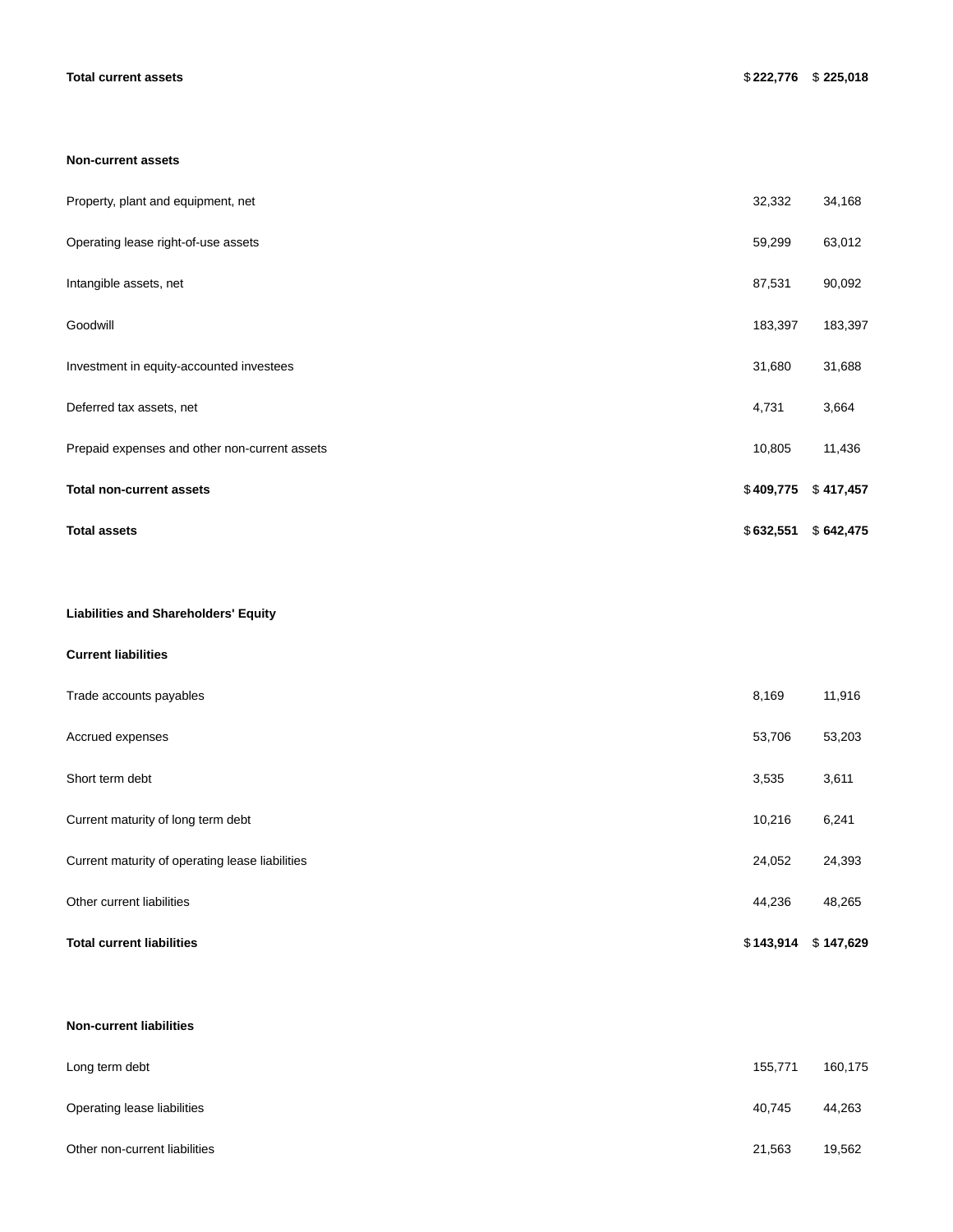| Deferred tax liabilities, net        | 18.244    | 17,526                |
|--------------------------------------|-----------|-----------------------|
| <b>Total non-current liabilities</b> |           | $$236,323$ $$241,526$ |
| <b>Total liabilities</b>             | \$380,237 | \$389,155             |

# **Stockholders' equity:**

| Common stock, 60,000,000 non-convertible shares, \$0.01 par value, authorized; 40,953,221 and 40,893,396 shares<br>issued as of March 31, 2022, and December 31, 2021, respectively | 410       | 409       |               |
|-------------------------------------------------------------------------------------------------------------------------------------------------------------------------------------|-----------|-----------|---------------|
| Additional paid-in capital                                                                                                                                                          | 292,104   | 291,537   |               |
| Accumulated deficit                                                                                                                                                                 | (85,286)  | (84,043)  |               |
| Treasury stock, 672,176 and 412,769 shares as of March 31, 2022, and December 31, 2021, respectively, at cost                                                                       | (3, 183)  | (1,912    | $\rightarrow$ |
| Accumulated other comprehensive loss                                                                                                                                                | (10,621)  | (10,687)  |               |
| <b>Equity attributable to Startek shareholders</b>                                                                                                                                  | \$193,424 | \$195,304 |               |
| Non-controlling interests                                                                                                                                                           | 58,890    | 58,016    |               |
| Total stockholders' equity                                                                                                                                                          | \$252,314 | \$253,320 |               |
| Total liabilities and stockholders' equity                                                                                                                                          | \$632,551 | \$642,475 |               |
| <b>STARTEK, INC. AND SUBSIDIARIES</b>                                                                                                                                               |           |           |               |

# **CONSOLIDATED STATEMENTS OF CASH FLOWS**

(In thousands)

# (Unaudited)

|                             | Three Months Ended March 31, |            |  |  |  |
|-----------------------------|------------------------------|------------|--|--|--|
|                             | 2022                         | 2021       |  |  |  |
| <b>Operating Activities</b> |                              |            |  |  |  |
| Net income (loss)           | \$286                        | \$ (9,855) |  |  |  |

# **Adjustments to reconcile net loss to net cash provided by operating activities:**

| Depreciation and amortization                   | 7.588 | 6.803 |  |
|-------------------------------------------------|-------|-------|--|
| Profit on sale of property, plant and equipment | (31)  | (53   |  |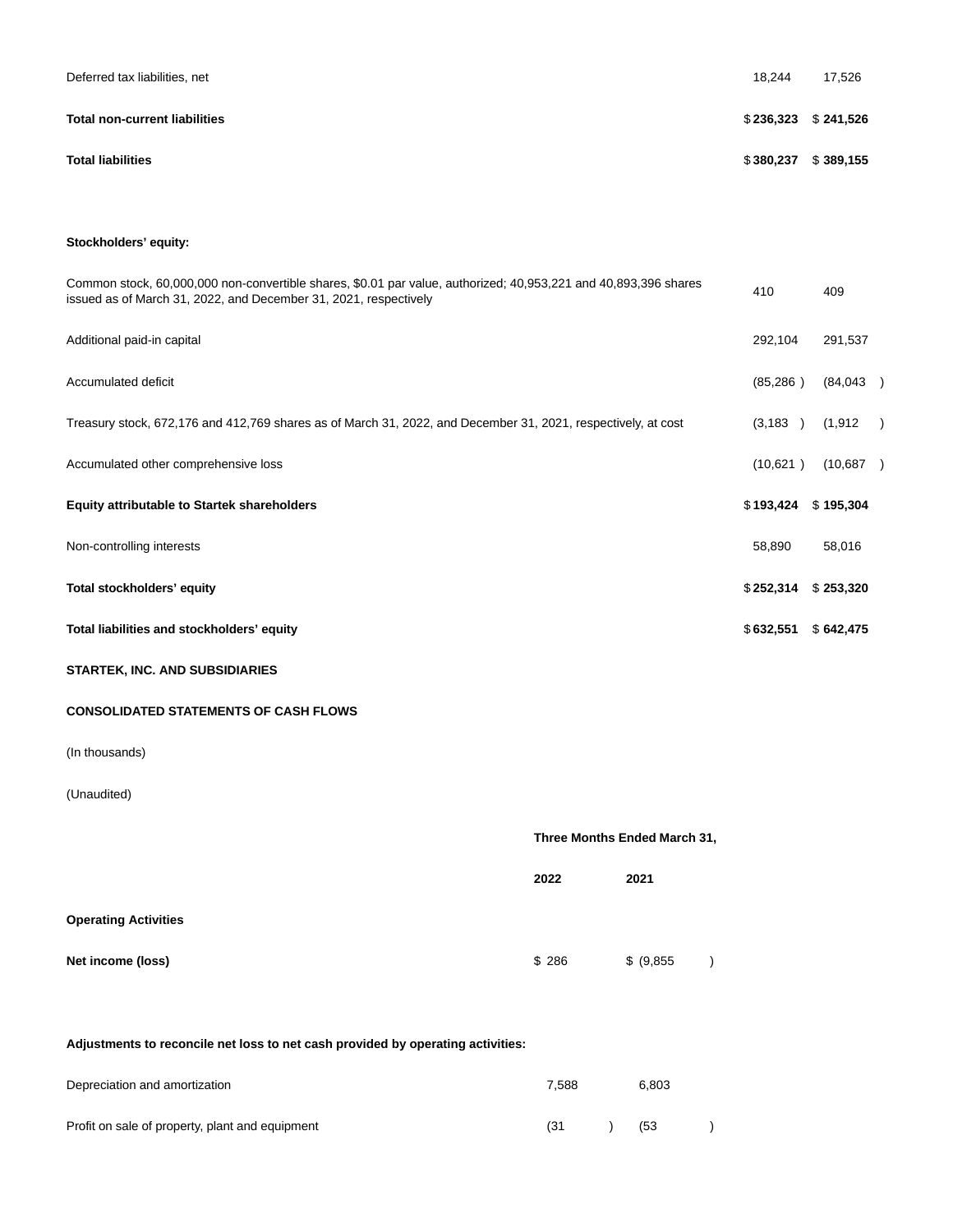| Provision for doubtful accounts                                                | (66)  | 63     |
|--------------------------------------------------------------------------------|-------|--------|
| Amortization of debt issuance costs (including loss on extinguishment of debt) | 146   | 11,241 |
| Amortization of call option premium                                            | 360   | 120    |
| Warrant contra revenue                                                         |       | 425    |
| Share-based compensation expense                                               | 428   | 280    |
| Deferred income taxes                                                          | (306) | 558    |
| Share of loss of equity-accounted investees                                    | 8     | 14     |

# **Changes in operating assets and liabilities:**

| Net cash generated from operating activities | \$564     | \$18,668 |  |
|----------------------------------------------|-----------|----------|--|
| Accrued expenses and other liabilities       | (4, 467)  | 4,908    |  |
| Income taxes, net                            | 130       | 2,727    |  |
| Trade accounts payables                      | (3,717)   | (5, 447) |  |
| Prepaid expenses and other assets            | (21, 397) | (5,964)  |  |
| Trade accounts receivables                   | 21,603    | 12,848   |  |

# **Investing Activities**

| Net cash used in investing activities     | \$(1,902) | $\frac{1}{2}$ \$ (30,922) |  |
|-------------------------------------------|-----------|---------------------------|--|
| Payments for call option premium          | ۰         | (3,000)                   |  |
| Investment in equity-accounted investees  | ۰         | (25,000)                  |  |
| Purchase of property, plant and equipment | (1,902)   | (2,922)                   |  |

## **Financing Activities**

| Proceeds from the issuance of common stock                               | 140  | 1.244     |  |
|--------------------------------------------------------------------------|------|-----------|--|
| Proceeds from long term debt (net of debt issuance cost paid to lenders) | $\,$ | 156,525   |  |
| Payments on long term debt                                               | $\,$ | (117,600) |  |
| Payments for loan fees related to long term debt                         |      | (2,794)   |  |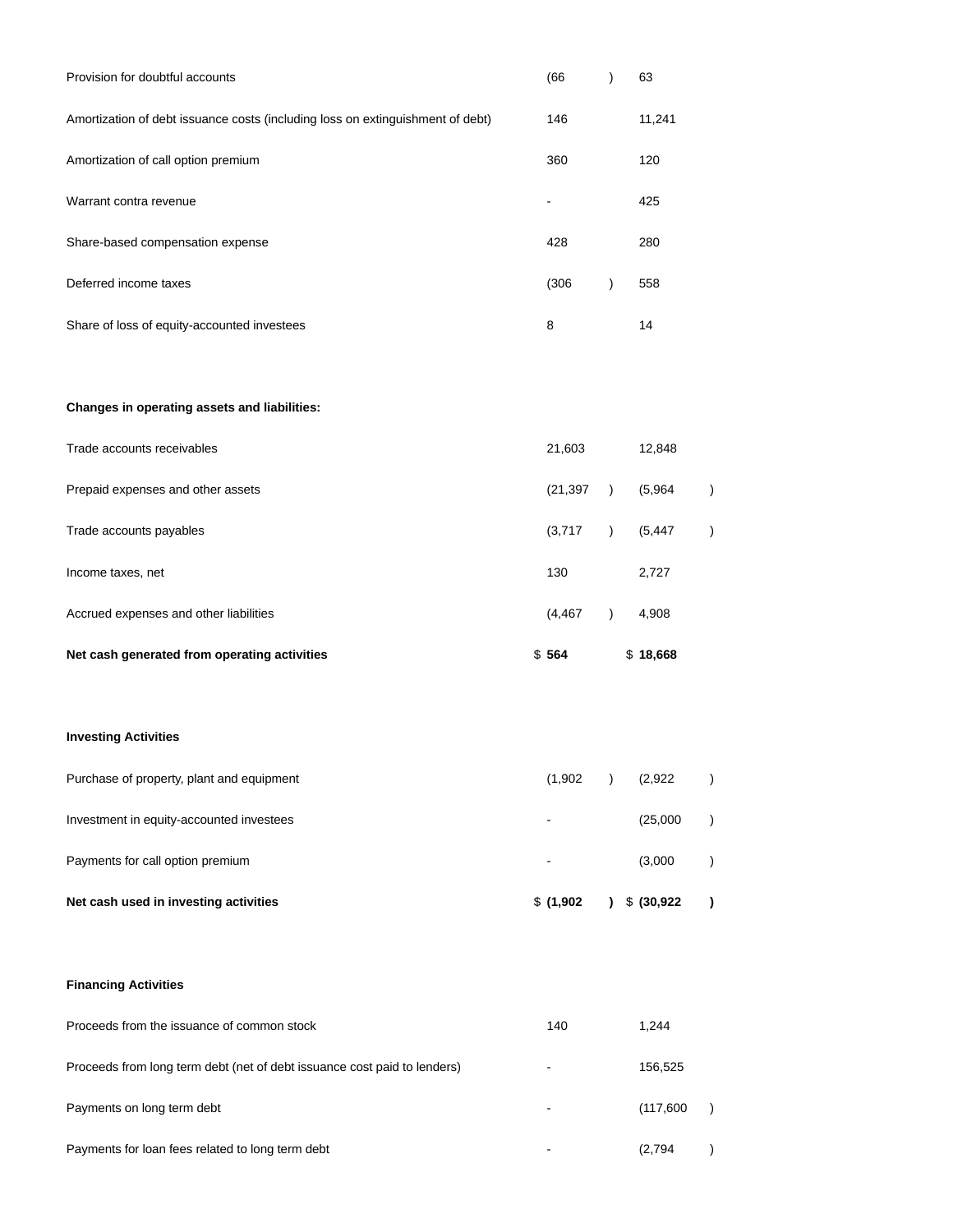| Net cash generated from/ (used in) financing activities | $$(1,774)$ $$26,766$ |          |  |
|---------------------------------------------------------|----------------------|----------|--|
| Common stock repurchase                                 | $(1,271)$ -          |          |  |
| (Payments on) proceeds from other borrowings, net       | (643                 | (10.609) |  |

| Net increase (decrease) in cash and cash equivalents                             | (3.112)  | 14.512   |  |
|----------------------------------------------------------------------------------|----------|----------|--|
| Effect of exchange rate changes on cash and cash equivalents and restricted cash | (36      | (425     |  |
| Cash and cash equivalents and restricted cash at beginning of period             | 55.396   | 50.559   |  |
| Cash and cash equivalents and restricted cash at end of period                   | \$52,248 | \$64,646 |  |

# **Components of cash and cash equivalents and restricted cash**

| Total cash and cash equivalents and restricted cash | \$52.248 | \$64.646 |
|-----------------------------------------------------|----------|----------|
| Restricted cash                                     | 8.946    | 6.981    |
| Balance with banks                                  | 43.302   | 57.665   |

# **Supplemental disclosure of cash flow information**

| Cash paid for interest and other finance costs | 2,131 | 14,443 |
|------------------------------------------------|-------|--------|
| Cash paid for income taxes                     | 2,170 | 1,652  |
| Supplemental disclosure of non-cash activities |       |        |
| Non-cash warrant contra revenue                |       | 425    |
| Non-cash share-based compensation expenses     | 428   | 280    |

### **STARTEK, INC. AND SUBSIDIARIES**

### **RECONCILIATION OF GAAP TO NON-GAAP MEASURE**

(In thousands)

(Unaudited)

This press release contains references to the non-GAAP financial measure of Adjusted EBITDA. Reconciliation of this non-GAAP measure to its comparable GAAP measure is included below. This non-GAAP information should not be construed as an alternative to the reported results determined in accordance with GAAP. It is provided solely to assist in an investor's understanding of these items on the comparability of the Company's operations.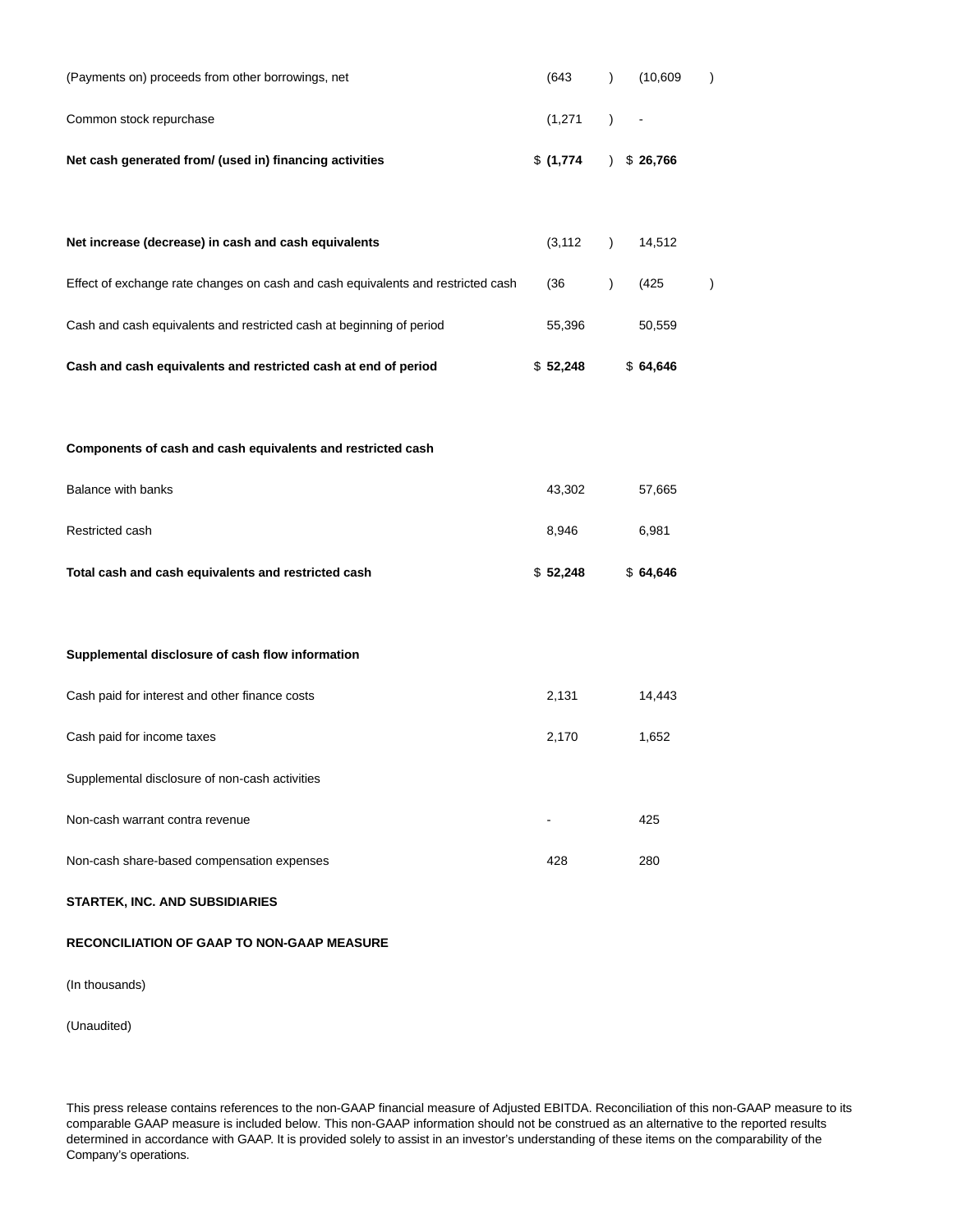### **Adjusted EBITDA:**

The Company defines non-GAAP Adjusted EBITDA as Net loss plus Income tax expense, Interest and other expense, net, Exchange gain / (loss), net, Depreciation and amortization expense, Restructuring and other acquisition-related costs, Share-based compensation expense, and Warrant contra revenue (if applicable). Management uses Adjusted EBITDA as a performance measure to analyze the performance of our business. Management believes that excluding these non-cash and other non-recurring items permits a more meaningful comparison and understanding of the strength and performance of our ongoing operations for our investors and analysts.

### **Adjusted EPS:**

Adjusted EPS is a non-GAAP financial measure presenting the earnings generated by the ongoing operations that we believe are useful to investors in making meaningful comparisons to other companies, although our measure of Adjusted EPS may not be directly comparable to similar measures used by other companies, and period-over-period comparisons. Adjusted EPS is defined as our diluted earnings per common share attributable to Startek shareholders adjusted to exclude the effects of the amortization of acquisition-related intangible assets, investments that investors may want to evaluate separately (such as based on fair value), and the impact of certain events, gains, losses or other charges that affect period-over-period comparisons. Acquisition-related intangible assets are recognized as a result of the application of Accounting Standards Codification Topic ("ASC") 805, Business Combinations (such as customer relationships and Brand), and their amortization is significantly affected by the size and timing of our acquisitions.

**Three Months Ended March 31,**

### **Adjusted EBITDA:**

|                                             | 2022     | 2021     |               |
|---------------------------------------------|----------|----------|---------------|
| Net income (loss)                           | 286      | (9, 855) | $\mathcal{E}$ |
| Tax expense                                 | 2,093    | 4,902    |               |
| Share of loss of equity-accounted investees | 8        | 14       |               |
| Interest expense, net, and other income     | 973      | 13,769   |               |
| Foreign exchange gains (losses), net        | 408      | (212)    |               |
| Depreciation and amortization expense       | 7,588    | 6,803    |               |
| Private offer transaction cost              | 500      |          |               |
| Impairment losses and restructuring cost    | 1,407    | 1,898    |               |
| Share-based compensation expense            | 428      | 280      |               |
| Warrant contra revenue                      |          | 425      |               |
| <b>Adjusted EBITDA</b>                      | \$13,691 | \$18,024 |               |

#### **Adjusted EPS:**

**Three Months Ended March 31,**